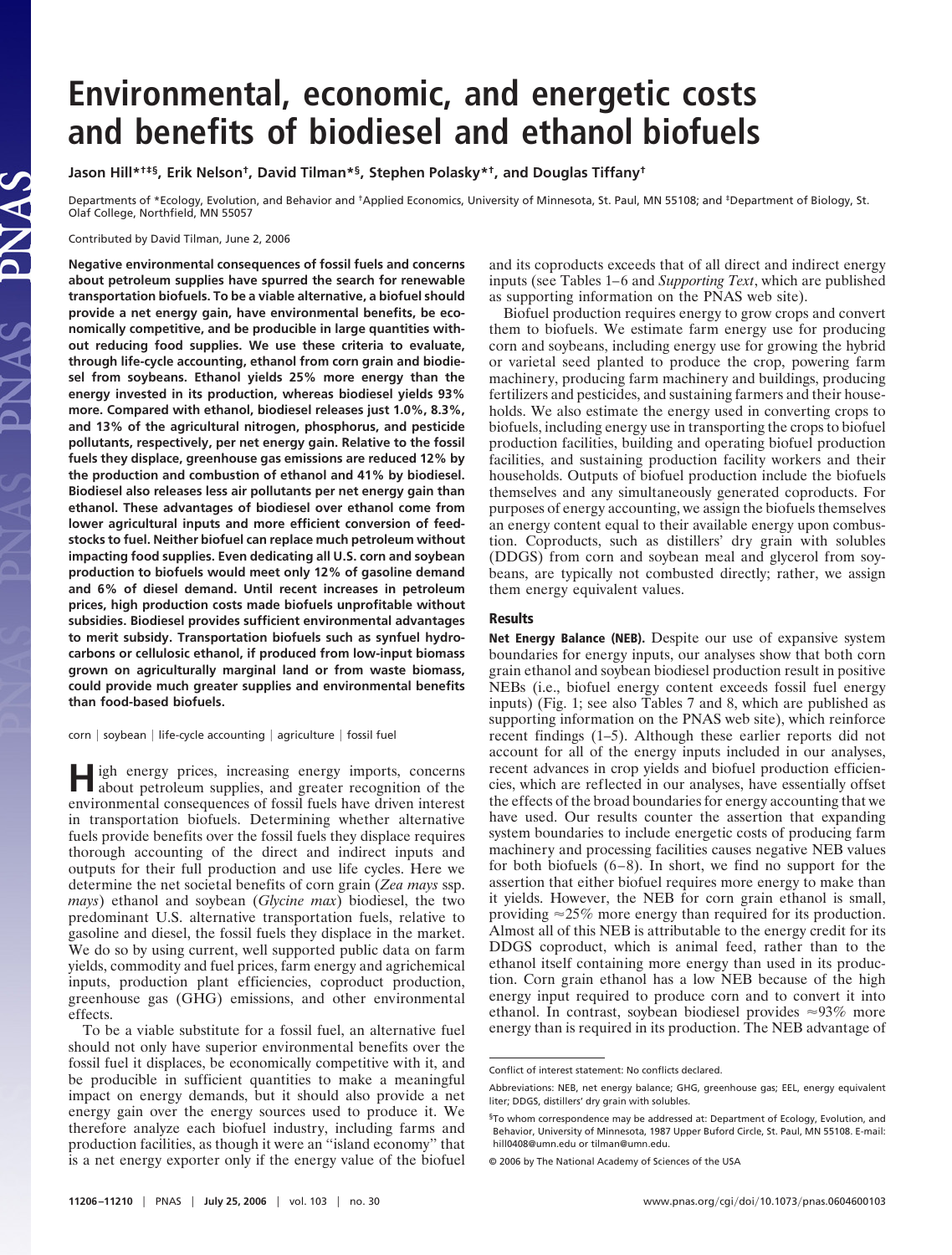

**Fig. 1.** NEB of corn grain ethanol and soybean biodiesel production. Energy inputs and outputs are expressed per unit energy of the biofuel. All nine input categories are consistently ordered in each set of inputs, as in the legend, but some are so small as to be nearly imperceptible. Individual inputs and outputs of  $\geq$ 0.05 are labeled; values <0.05 can be found in Tables 7 and 8. The NEB (energy output  $-$  energy input) and NEB ratio (energy output/energy input) of each biofuel are presented both for the entire production process (*Left*) and for the biofuel only (i.e., after excluding coproduct energy credits and energy allocated to coproduct production) (*Right*).

soybean biodiesel is robust, occurring for five different methods of accounting for the energy credits of coproducts (see Table 9, which is published as supporting information on the PNAS web site).

**Life-Cycle Environmental Effects.** Both corn and soybean production have negative environmental impacts through movement of agrichemicals, especially nitrogen (N), phosphorus (P), and pesticides from farms to other habitats and aquifers (9). Agricultural N and P are transported by leaching and surface flow to surface, ground, and coastal waters causing eutrophication, loss of biodiversity, and elevated nitrate and nitrite in drinking-water wells (9, 10). Pesticides can move by similar processes. Data on agrichemical inputs for corn and soybeans and on efficiencies of net energy production from each feedstock reveal, after partitioning these inputs between the energy product and coproducts, that biodiesel uses, per unit of energy gained, only 1.0% of the N, 8.3% of the P, and 13% of the pesticide (by weight) used for corn grain ethanol (Fig. 2*a*; see also Table 10, which is published as supporting information on the PNAS web site). The markedly greater releases of N, P, and pesticides from corn, per unit of energy gain, have substantial environmental consequences, including being a major source of the N inputs leading to the ''dead zone'' in the Gulf of Mexico (11) and to nitrate, nitrite, and pesticide residues in well water. Moreover, pesticides used in corn production tend to be more environmentally harmful and persistent than those used to grow soybeans (Fig. 2*b* and Table 10). Although blending ethanol with gasoline at low levels as an oxygenate can lower emissions of carbon monoxide (CO), volatile organic compounds (VOC), and particulate matter with

an aerodynamic diameter  $\leq 10 \mu m$  (PM10) upon combustion, total life-cycle emissions of five major air pollutants [CO, VOC, PM10, oxides of sulfur  $(SO_x)$ , and oxides of nitrogen  $(NO_x)$  are higher with the "E85" corn grain ethanol–gasoline blend than with gasoline per unit of energy released upon combustion  $(12)$ . Conversely, low levels of biodiesel blended into diesel reduce emissions of VOC, CO, PM10, and  $SO_x$  during combustion, and biodiesel blends show reduced life-cycle emissions for three of these pollutants (CO, PM10, and  $SO_x$ ) relative to diesel (5).

If  $CO<sub>2</sub>$  from fossil fuel combustion was the only GHG considered, a biofuel with  $NEB > 1$  should reduce GHG emissions because the  $CO<sub>2</sub>$  released upon combustion of the fuel had been removed from the atmosphere by plants, and less  $CO<sub>2</sub>$ than this amount had been released when producing the biofuel. However, N fertilization and incorporation of plant biomass into soil can cause microbially mediated production and release of  $N_2O$ , which is a potent GHG (13). Our analyses (see Table 11, which is published as supporting information on the PNAS web site) suggest that, because of the low NEB of corn grain ethanol, production and use of corn grain ethanol releases 88% of the net GHG emissions of production and combustion of an energetically equivalent amount of gasoline (Fig. 2*c*). This result is comparable with a recent study that estimated this parameter at 87% using different methods of analysis (1). In contrast, we find that life-cycle GHG emissions of soybean biodiesel are 59% those of diesel fuel. It is important to note that these estimates assume these biofuels are derived from crops harvested from land already in production; converting intact ecosystems to production would result in reduced GHG savings or even net GHG release from biofuel production.

**ECOLOGY**

ECOLOG'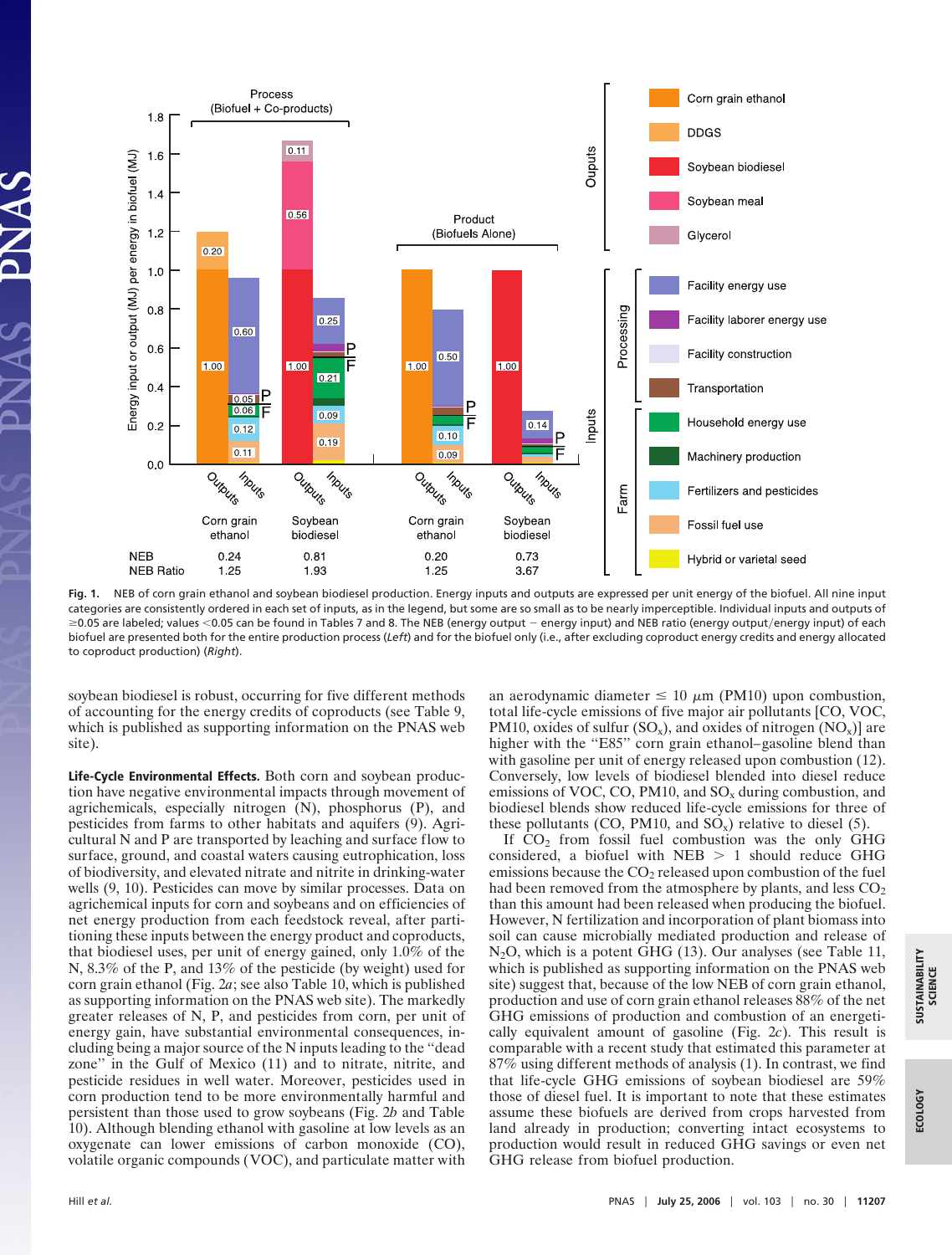

**Fig. 2.** Environmental effects from the complete production and combustion life cycles of corn grain ethanol and soybean biodiesel. (*a* and *b*) Use of fertilizers (*a*) and pesticides (*b*) per unit of net energy gained from biofuel production (Table 10). (*c*) Net GHG emissions (as CO2 equivalents) during production and combustion of biofuels and their conventional counterparts, relative to energy released during combustion (Table 11).

**Economic Competitiveness and Net Social Benefits.** Because fossil energy use imposes environmental costs not captured in market prices, whether a biofuel provides net benefits to society depends not only on whether it is cost competitive but also on its environmental costs and benefits vis-à-vis its fossil fuel alternatives. Subsidies for otherwise economically uncompetitive biofuels are justified if their life-cycle environmental impacts are sufficiently less than for alternatives. In 2005, neither biofuel was cost competitive with petroleum-based fuels without subsidy, given then-current prices and technology. In 2005, ethanol net production cost was \$0.46 per energy equivalent liter (EEL) of gasoline (14–16), while wholesale gasoline prices averaged \$0.44-liter (17). Estimated soybean biodiesel production cost was \$0.55 per diesel EEL (16, 18), whereas diesel wholesale prices averaged \$0.46/liter (17). Further increases in petroleum prices above 2005 average prices improve the cost competitiveness for biofuels. Even when not cost competitive, however, biofuel production may be profitable because of large subsidies. In the U.S., the federal government provides subsidies of \$0.20 per EEL for ethanol and \$0.29 per EEL for biodiesel (19). Demand, especially for ethanol, also comes from laws and regulations mandating blending biofuels in at least some specified proportion with petroleum. Ethanol and biodiesel producers also benefit from federal crop subsidies that lower corn prices (which are approximately half of ethanol production's operating costs) and soybean prices.

**Potential U.S. Supply.** In 2005, 14.3% of the U.S. corn harvest was processed to produce  $1.48 \times 10^{10}$  liters of ethanol (20, 21), energetically equivalent to 1.72% of U.S. gasoline usage (22). Soybean oil extracted from 1.5% of the U.S. soybean harvest produced  $2.56 \times 10^8$  liters of biodiesel (20, 23), which was 0.09% of U.S. diesel usage (22). Devoting all 2005 U.S. corn and soybean production to ethanol and biodiesel would have offset 12% and 6.0% of U.S. gasoline and diesel demand, respectively. However, because of the fossil energy required to produce ethanol and biodiesel, this change would provide a net energy gain equivalent to just 2.4% and 2.9% of U.S. gasoline and diesel consumption, respectively. Reaching these maximal rates of biofuel supply from corn and soybeans is unlikely because these crops are major contributors to human food supplies through livestock feed and direct consumption (e.g., high-fructose corn syrup and soybean oil, both major sources of human caloric intake).

## **Discussion**

Among current food-based biofuels, soybean biodiesel has major advantages over corn grain ethanol. Biodiesel provides 93% more usable energy than the fossil energy needed for its production, reduces GHGs by 41% compared with diesel, reduces several major air pollutants, and has minimal impact on human and environmental health through N, P, and pesticide release. Corn grain ethanol provides smaller benefits through a 25% net energy gain and a 12% reduction in GHGs, and it has greater environmental and human health impacts because of increased release of five air pollutants and nitrate, nitrite, and pesticides.

Our analyses of ethanol and biodiesel suggest that, in general, biofuels would provide greater benefits if their biomass feedstocks were producible with low agricultural input (i.e., less fertilizer, pesticide, and energy), were producible on land with low agricultural value, and required low-input energy to convert feedstocks to biofuel. Neither corn grain ethanol nor soybean biodiesel do particularly well on the first two criteria: corn requires large N, P, and pesticide inputs, and both corn and soybeans require fertile land. Soybean biodiesel, however, requires far less energy to convert biomass to biofuel than corn grain ethanol (Fig. 1) because soybeans create long-chain triglycerides that are easily expressed from the seed, whereas in ethanol production, corn starches must undergo enzymatic conversion into sugars, yeast fermentation to alcohol, and distillation. The NEB (and perhaps the cost competitiveness) of both biofuels could be improved by use of low-input biomass or agricultural residue such as corn stover in lieu of fossil fuel energy in the biofuel conversion process.

Nonfood feedstocks offer advantages for these three energetic, environmental, and economic criteria. Switchgrass (*Panicum virgatum*), diverse mixtures of prairie grasses and forbs (24, 25), and woody plants, which can all be converted into synfuel hydrocarbons or cellulosic ethanol, can be produced on agriculturally marginal lands with no (24, 25) or low fertilizer, pesticides, and energy inputs. For cellulosic ethanol, combustion of waste biomass, such as the lignin fractions from biomass feedstocks, could power biofuel-processing plants. Although gains may be somewhat tempered by higher transport energy requirements, higher energy use for construction of larger and more complex ethanol plants, and possibly greater labor needs, resultant NEB ratios may still be  $>4.0$  (26, 27), a major improvement over corn grain ethanol with its NEB ratio of 1.25 and soybean biodiesel with its NEB ratio of 1.93. Cellulosic ethanol is thought to have the potential to become cost competitive with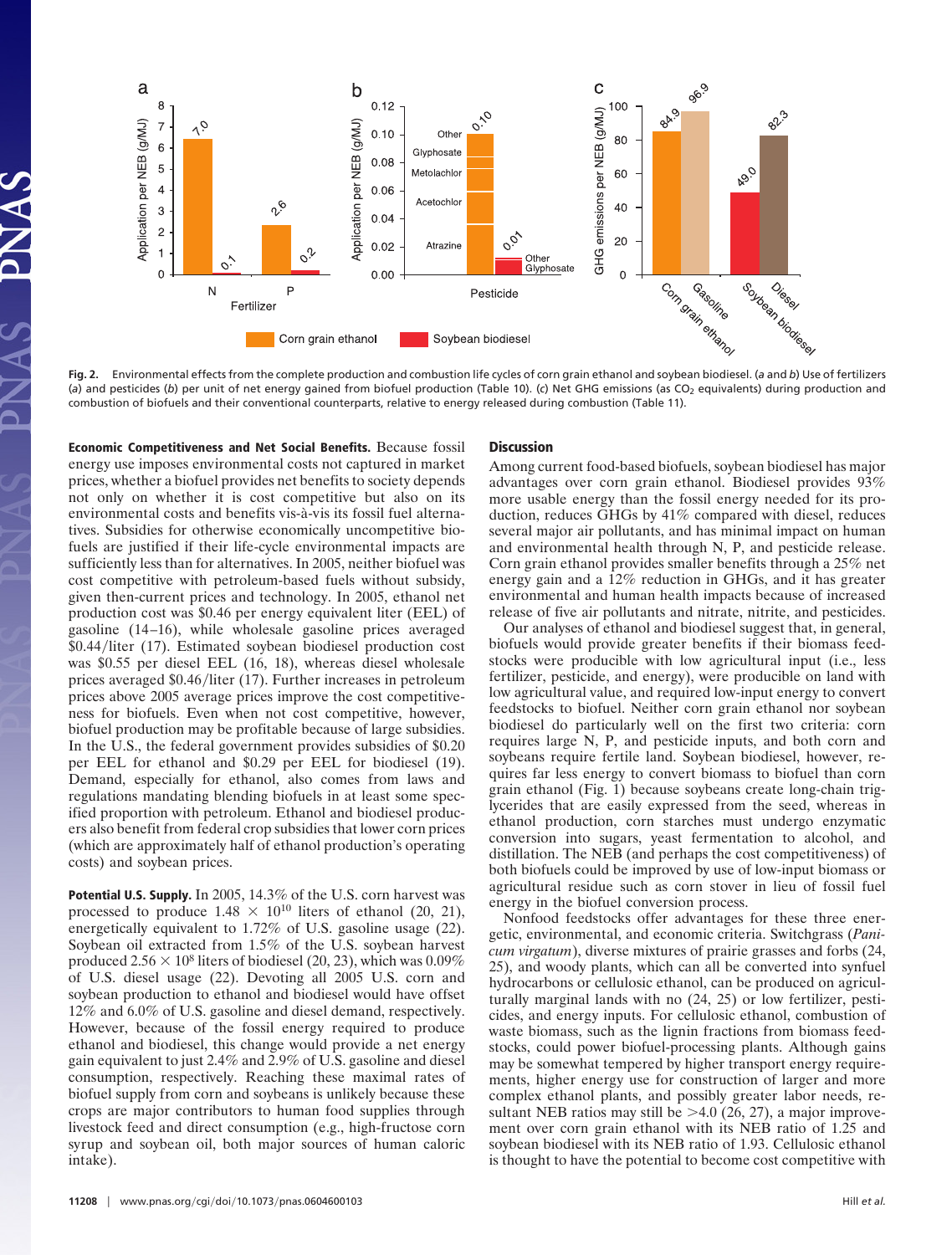corn grain ethanol through improved pretreatments, enzymes, and conversion factors (28, 29). The NEB ratio for combinedcycle synfuel and electric cogeneration through biomass gasification (30) should be similar to that for cellulosic ethanol and may convert a greater proportion of biomass energy into synfuels and electricity than is possible with cellulosic ethanol. In total, low-input biofuels have the potential to provide much higher NEB ratios and much lower environmental impacts per net energy gain than food-based biofuels.

Global demand for food is expected to double within the coming 50 years (31), and global demand for transportation fuels is expected to increase even more rapidly (32). There is a great need for renewable energy supplies that do not cause significant environmental harm and do not compete with food supply. Food-based biofuels can meet but a small portion of transportation energy needs. Energy conservation and biofuels that are not food-based are likely to be of far greater importance over the longer term. Biofuels such as synfuel hydrocarbons or cellulosic ethanol that can be produced on agriculturally marginal lands with minimal fertilizer, pesticide, and fossil energy inputs, or produced with agricultural residues (33), have potential to provide fuel supplies with greater environmental benefits than either petroleum or current foodbased biofuels.

## **Methods**

**Energy Use in Crop Production.** We use 2002–2004 U.S. Department of Agriculture data on fertilizer, soil treatment, and pesticide application rates for corn (Table 1) and soybean (Table 2) farming. Our estimates of the energy needed to produce each of these agrichemical inputs are derived from recent studies (2–7). We also estimate per-hectare (ha) energy use for operating agricultural equipment, for manufacturing this equipment and constructing buildings used directly in crop production (Table 3), and for producing the hybrid (corn) or varietal (soybeans) seed planted. We transform these estimates of perhectare energy use into per-biofuel-liter energy use based on crop to biofuel conversion efficiencies of 3,632 liters/ha for corn grain ethanol and 544 liters/ha for soybean biodiesel. Because this island industry cannot operate without laborers, we also estimate the per-biofuel-liter energy use to sustain farm households (Table 4).

**Energy Use in Converting Crops to Biofuels.** We estimate the energy used to build the facilities used to convert crops to biofuels (Table 6), transport crops to these facilities, power these facilities, and transport biofuels to their point of end use (Table 5).

- 1. Farrell, A. E., Plevin, R. J., Turner, B. T., Jones, A. D., O'Hare, M. & Kammen, D. M. (2006) *Science* **311,** 506–508.
- 2. Wang, M., Saricks, C. & Wu, M. (1997) *Fuel-Cycle Fossil Energy Use and Greenhouse Gas Emissions of Fuel Ethanol Produced from U.S. Midwest Corn* (Argonne Natl. Lab., Argonne, IL).
- 3. Graboski, M. S. (2002) *Fossil Energy Use in the Manufacture of Corn Ethanol* (National Corn Growers Association, St. Louis, MO).
- 4. Shapouri, H., Duffield, J., McAloon, A. & Wang, M. (2004) *The 2001 Net Energy Balance of Corn-Ethanol* (U.S. Dept. of Agriculture, Washington, DC).
- 5. Sheehan, J., Camobreco, V., Duffield, J., Graboski, M. & Shapouri, H. (1998) *Life Cycle Inventory of Biodiesel and Petroleum Diesel for Use in an Urban Bus* (Natl. Renewable Energy Lab., Golden, CO), NREL Publ. No. SR-580-24089.
- 6. Pimentel, D. (2003) *Nat. Resources Res.* **12,** 127–134.
- 7. Patzek, T. W. (2004) *Crit. Rev. Plant Sci.* **23,** 519–567.
- 8. Pimentel, D. & Patzek, T. W. (2005) *Nat. Resources Res.* **14,** 65–76.
- 9. Vitousek, P. M., Aber, J. D., Howarth, R. W., Likens, G. E., Matson, P. A., Schindler, D. W., Schlesinger, W. H. & Tilman, D. G. (1997) *Ecol. Appl.* **7,** 737–750.
- 10. Carpenter, S. R., Caraco, N. F., Correll, D. L., Howarth, R. W., Sharpley, A. N. & Smith, V. H. (1998) *Ecol. Appl.* **8,** 559–568.

As with farm labor, we estimate the energy used by households of industry laborers (Table 4).

**Energy Yield from Biofuel Production.** The energy output of biofuel production includes the combustible energy of biofuels themselves and energy equivalent values for coproducts that typically have uses other than as energy commodities (Table 5). We assign coproduct credits as follows. For DDGS and glycerol we use an "economic displacement" method whereby we calculate the energy required to generate the products for which each serves as a substitute in the marketplace (i.e., corn and soybean meal for DDGS and synthetic glycerol for soybean-derived glycerol). For soybean meal, which does not have an adequate substitute in the marketplace based on both its availability and protein quality, we estimate its coproduct energy credit by a ''mass allocation'' method as the fraction of energy, based on the relative weight of the soybean meal to the entire soybean weight processed, used to grow soybeans and produce soybean meal and oil. We also apply alternative methods of calculating coproduct credits including issuing energy values based on caloric content and market value (Table 9).

We determine the NEB of a biofuel by subtracting the value of all fossil energy inputs used in producing the biofuel from the energy value of the biofuel and its coproducts. Similarly, we calculate the NEB ratio by dividing the sum of these outputs over that of the inputs.

**Environmental Effects.** When measuring the life-cycle environmental impacts of each biofuel, we expand the island industry model to include total net emissions from biofuel combustion as well as production. Given the NEB of each biofuel and current fertilizer and pesticide application rates, we calculate for each biofuel the amount of each agricultural input applied per unit of energy gained by producing the biofuel (Table 10). For our estimates of GHG savings in producing and combusting each biofuel in lieu of a fossil fuel, we first calculate the life-cycle GHG savings from displacing the fossil fuel (i.e., from the energy gained in producing the biofuel) and then add to this amount the net GHG emissions released on the farm.

We thank K. Bauer, K. Harpankar, D. Legvold, G. Koerbitz, and D. Masterson for assistance and C. Umbanhowar, Jr., S. Suh, and A. Keating for comments. This work was supported by grants from the Initiative for Renewable Energy and the Environment (to S.P. and D. Tilman), the Howard Hughes Medical Institute (J.H.), National Science Foundation Grant DEB-0080382 (to D. Tilman), and the Bush Foundation (D. Tilman and S.P.).

- 11. Downing, J. A., Baker, J. L., Diaz, R. J., Prato, T., Rabalais, N. N. & Zimmerman, R. J. (1999) *Gulf of Mexico Hypoxia: Land and Sea Interactions.* (Council for Agricultural Sci. and Technol., Ames, IA).
- 12. Brinkman, N., Wang, M., Weber, T. & Darlington, T. (2005) *Well-to-Wheels Analysis of Advanced Fuel*-*Vehicle Systems: A North American Study of Energy Use, Greenhouse Gas Emissions, and Criteria Pollutant Emissions* (Argonne Natl. Lab., Argonne, IL).
- 13. Robertson, G. P., Paul, E. A. & Harwood, R. R. (2000) *Science* **289,** 1922–1925.
- 14. U.S. Department of Agriculture: National Agricultural Statistics Service (2005) *Feed Grains Database* (Dept. of Agriculture, Washington, DC).
- 15. Tiffany, D. G. & Eidman, V. R. (2005) in *Agriculture as a Producer and Consumer of Agriculture*, eds. Outlaw, J., Collins, K. J. & Duffield, J. A. (CABI, Cambridge, MA).
- 16. U.S. Department of Energy, Energy Information Administration (2006) *Natural Gas Monthly* (Dept. of Energy, Washington, DC), DOE Publ. No. EIA-0130(2006/04).
- 17. U.S. Department of Energy, Energy Information Administration (2006) *Petroleum Marketing Monthly* (Dept. of Energy, Washington, DC), DOE Publ. No. EIA-0380(2005/06).
- 18. Fortenbery, T. R. (2005) *Biodiesel Feasibility Study: An Evaluation of Biodiesel Feasibility in Wisconsin* (Univ. of Wisconsin, Madison, WI), Department of Agricultural and Applied Economics Staff Paper No. 481.